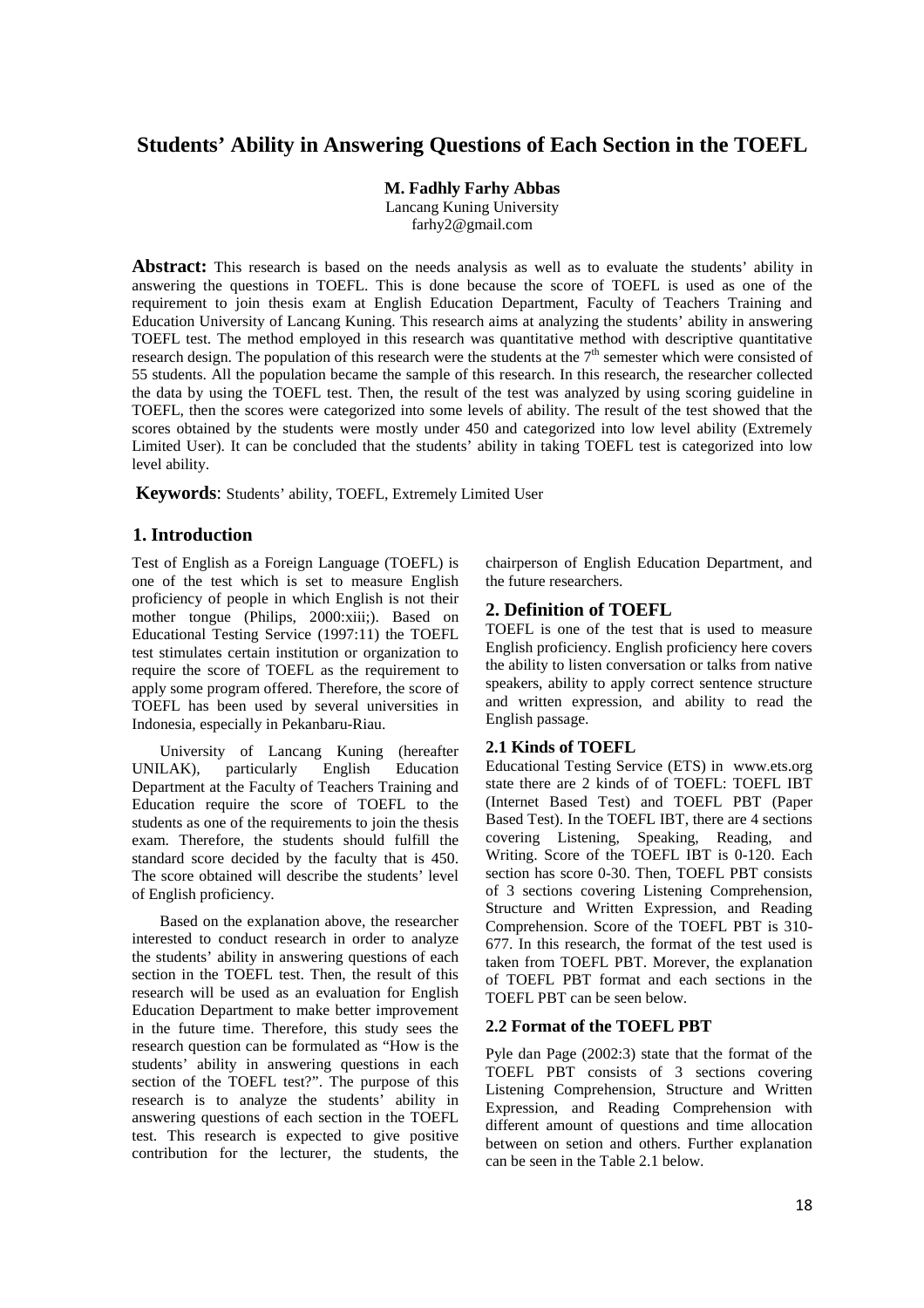**Table 2.1** Format of the TOEFL PBT

| <b>Sections</b>    | <b>Times</b><br>Allotment | Number of<br><b>Questions</b> |
|--------------------|---------------------------|-------------------------------|
| Listening          | 30 minutes                | 50                            |
| Comprehension      |                           |                               |
| Structure and      | 25 minutes                | 40                            |
| Written Expression |                           |                               |
| Reading            | 55 minutes                | 50                            |
| Comprehension      |                           |                               |
| <b>Total</b>       | 110 minutes               | 140                           |
|                    |                           | questions                     |

#### **Section 1: Listening Comprehension**

This section consists of Part A, Part B, and Part C. Part A is short conversation between 2 speakers. After conversation completed, the narrator gives question about what was said. Part B covers long conversation between 2 speakers. After the long conversation completed, the narrator ask about what was said. The last, in Part C consist of lecture or longer talk about particular subject or field. In this section, the narrator ask 3-5 questions about what was talked.

#### **Section 2: Structure and Written Expression**

This section consists of Part A and Part B. in Part A, there are some questions with 4 possible answers (A, B, C, and D). In this part, the test takers are asked to answer the correct answer from the available choice. Part B is about sentences which already underlined with A, B, C, and D as possible answers. Then, the test takers are asked to answer the wrong or incorrect answer.

#### **Section 3: Reading Comprehension**

n this section, the test takers are given the passage about certain topic. Then, the test taker are asked to answer the questions based on the information obtained from the passage.

#### **2.3 Scoring Guideline of the TOEFL PBT**

According to Philips (2002:394-395), the scoring guideline of the TOEFL PBT is based on the correct answer obtained. It can be expalined as follows.

- 1) Count correct answer in each section
- 2) Convert the correct answer based on the converted table available (see at appendix)
- 3) Use formula of calculating the score

For further explanation, it can be seen in the Table 2.2.

**Table 2.2** Correct Answer and its Conversion

|                 | <b>SECTION</b> | <b>SECTION</b> | <b>SECTION</b> |
|-----------------|----------------|----------------|----------------|
| Correct answer  | 3O)            |                |                |
| Converted score |                |                | 58             |

From the Table 2.2 above, the final score can be calculated by using the formula below.



### **2.4 Categories of the Final Scores of the TOFL PBT**

According to ETS in the authorized website, the final scores of TOEFL PBT can be categorized based on its level. The level of the score categories can be explained as follows.

#### **1). Below 400 (Non User)**

In this score, the test takers who gained this score are not able to use English in every kind of topic, context, or situation.

#### **2). 400-449 (Extremely Limited User)**

The test takers who got this score are able to communicate in basic level with the support from their addressee.

## **3). 450-489 (Marginal User)**

The test takers who obtained this score are considered as medium level language user. It means that, the test takers can apply simple sentence in the field, topic, context, or situation that they have already known.

## **4). 490-529 (Modest User)**

The test takers who achieved this score are able to catch the message delivered in general. This is because there are few mistakes done by the test takers.

#### **5). 530-559 (Competent User)**

In this score, the test takers who achieved this score are categorized into competent language users. It means that, the test takers are able to use English in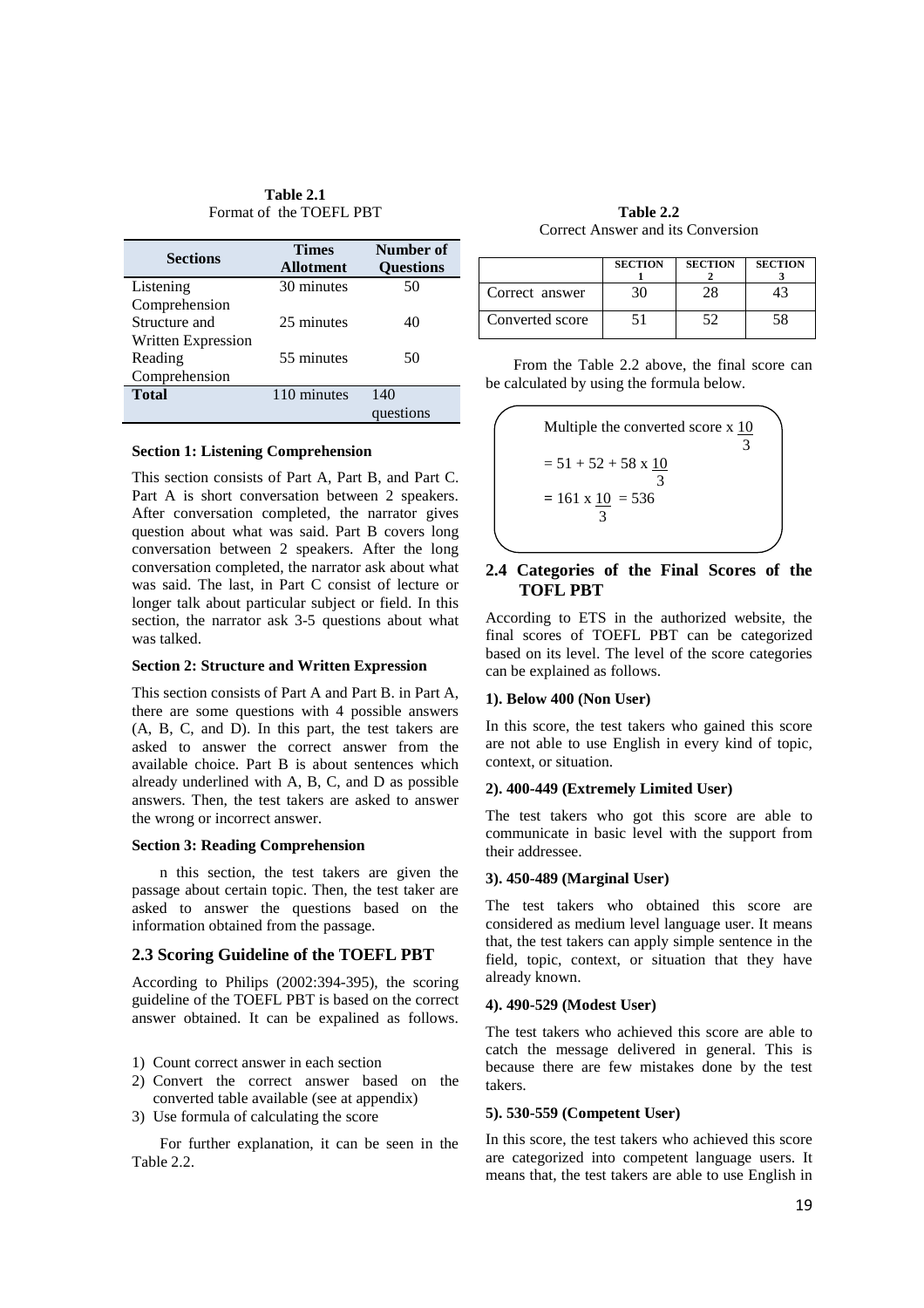spoken and written bravely in every single topic, context, or situation, eventhogh there are few mistakes done by the test takers.

#### **6). 560-609 (Good User)**

In this score, the test takers who got this score are categorized into good user. It means that, the test takers are able to use English in spoken and written effectively in every single topic, context, or situation with very little errors done.

#### **7). 610-644 (Perfect User)**

In this score, the test takers who gained this score are categorized into perfect user. It means that, the test takers are able to use English correctly, effectively, and perfectly in any kinds of topic, context, or situation.

#### **8). 645-677 (User like Native Speaker)**

In this score, the test takers who obtained this score are categorized into user like native speakers. It means that, the test takers are able to use English like English native speakers perfectly.

#### **3. Research Method**

In this research, the research method was quantitative method with descriptive quantitative research design. This is because the data obtained were calculated by using scoring guideline and its formula. Then, the scores calculated were analyzed and explained decriptively.

Population in this research was the students in the fourth year at English Education Department Faculty of Teachers Training and Education UNILAK with the total amount was 55 students. Further infromation can be seen in the Table 3.1 below.

### **Table 3.1**

Population of the Fourth Year Students

| No     | <b>Class</b> | <b>Total</b> |
|--------|--------------|--------------|
|        | VII A        | 20 Students  |
| 2      | VII B        | 13 Students  |
| 3      | VII C        | 22 Students  |
| Amount |              | 55 Students  |

From the total number of population above, the technique of sample election can be done. According to Arikunto (2010:134), if the population is more than 100, the sample can be taken between 10-15% atau 20-25% or more. However, if the population is less than 100, all population should be the sample of the research. Therefore, the technique or sampling procedure used in this research was

**total sampling**. It means that, all population was the sample of the research [5].

Procedures of this research can be seen as follows.

- 1) The students were given question and answer sheet of the TOEFL test
- 2) The students were asked to answer question of each sections in the TOEFL test
- 3) The researcher calculated and analyzed the result of the students test
- 4) The researcher concluded the result of the students test

In this research, the researcher collected the data by using tes. The tes was obtained from the TOEFL PBT. Then, the students were asked to answer question of each sections in the TOEFL test. After that, the researcher analyzed the result of the students test

The data obtained from the test were analyzed by using scoring guideline and its formula.. After calculating and analyzing the scores, the students scores were categorized into some levels as the previous explanation.

## **4. Findings**

Based on the data collected through test, it was found that the students score was generally below 450. This score was categorized into **Extremely Limited User**. It means that, the score achieved by the students was below the standard determined by the English Education Department. Therefore, the researcher stated that the students' ability in answering question of each section in the TOEFL test was low. Furthermore, the students score can be seen at the Table below.

**Table 4.1** The Students TOEFL Scores

| Sample    | Scores | <b>Categories</b>             |
|-----------|--------|-------------------------------|
| Sampel 1  | 563    | Good user                     |
| Sampel 2  | 509    | Modest user                   |
| Sampel 3  | 493    | Modest user                   |
| Sampel 4  | 475    | Marginal user                 |
| Sampel 5  | 451    | Marginal user                 |
| Sampel 6  | 449    | Extremely limited user        |
| Sampel 7  | 447    | Extremely limited user        |
| Sampel 8  | 443    | Extremely limited user        |
| Sampel 9  | 443    | Extremely limited user        |
| Sampel 10 | 437    | Extremely limited user        |
| Sampel 11 | 437    | <b>Extremely limited user</b> |
| Sampel 12 | 437    | Extremely limited user        |
| Sampel 13 | 433    | Extremely limited user        |
| Sampel 14 | 433    | Extremely limited user        |
| Sampel 15 | 427    | Extremely limited user        |
| Sampel 16 | 423    | Extremely limited user        |
| Sampel 17 | 423    | Extremely limited user        |
| Sampel 18 | 421    | Extremely limited user        |